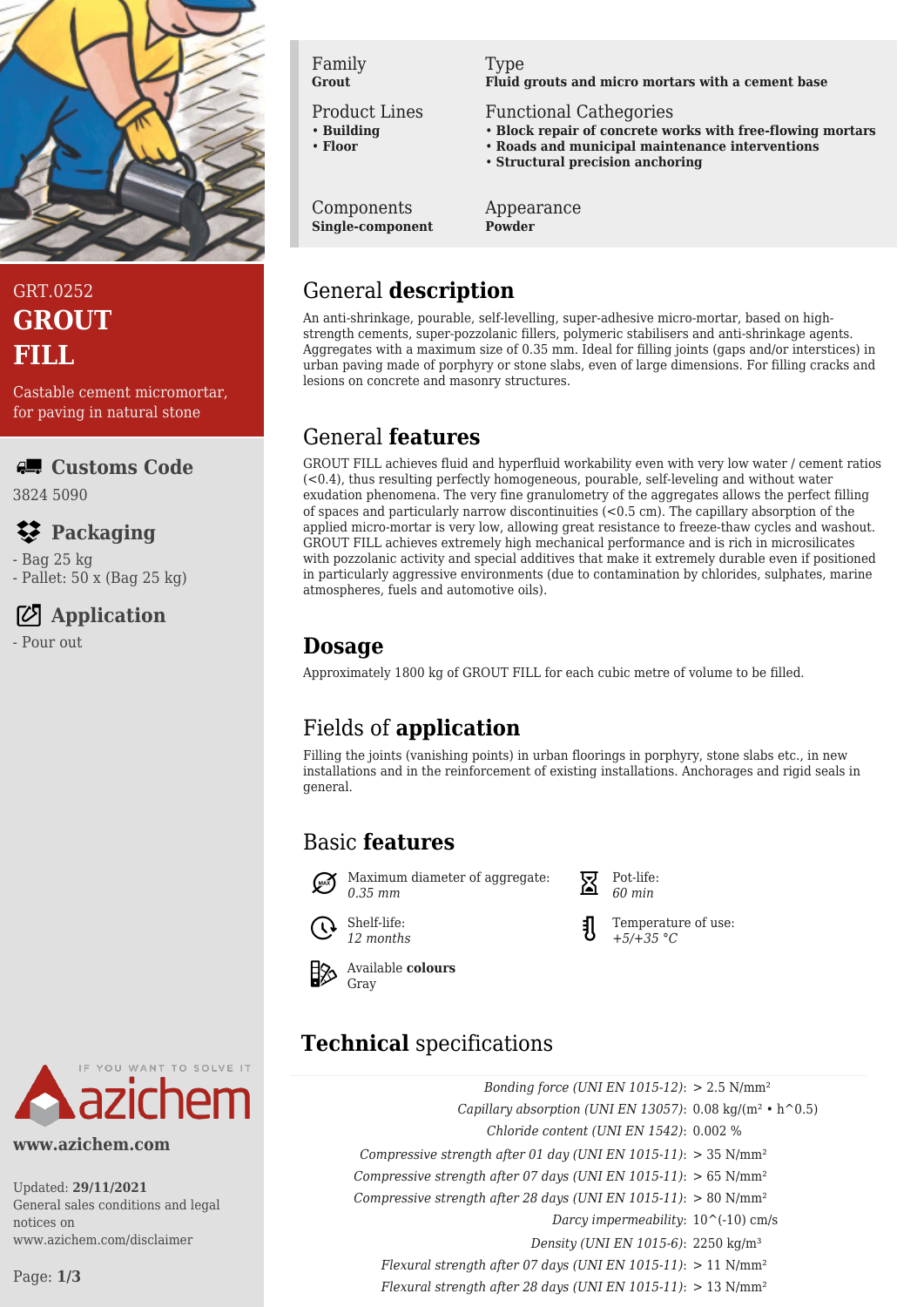*Flexural strength at 01 day (UNI EN 1015-11)*: > 8 N/mm²

*No bleeding according to UNI 8998*

*pH*: > 12 \_

### Tools **cleansing Applicable** on

- Water Concrete Concrete Concrete Concrete Concrete Concrete Concrete Concrete Concrete Concrete Concrete Concrete Concrete Concrete Concrete Concrete Concrete Concrete Concrete Con
	- Floor screed
	- Asphalt
	- Porphyry and natural stones

## Substrate **preparation**

Remove the soilings, the crumbling and non-adhering parts and saturate beforehand with water.

## **Instructions** for use

Pour about 2/3 of the required mixture water in the mixer (about 3.5 -4 litres total per bag); gradually add the product and the water still required to get the desired consistency. Continue mixing until you obtain a homogeneous, lump-free mortar. Pour the compound thus obtained in the vanishing points to be filled.

## **Storage** and preservation

Store the product in its original packing, in a fresh and dry environment, avoiding frost and direct sunlight. Inadequate storage of the product may result in a loss of rheological performance. Protect from humidity.





**www.azichem.com**

Updated: **29/11/2021** General sales conditions and legal notices on www.azichem.com/disclaimer